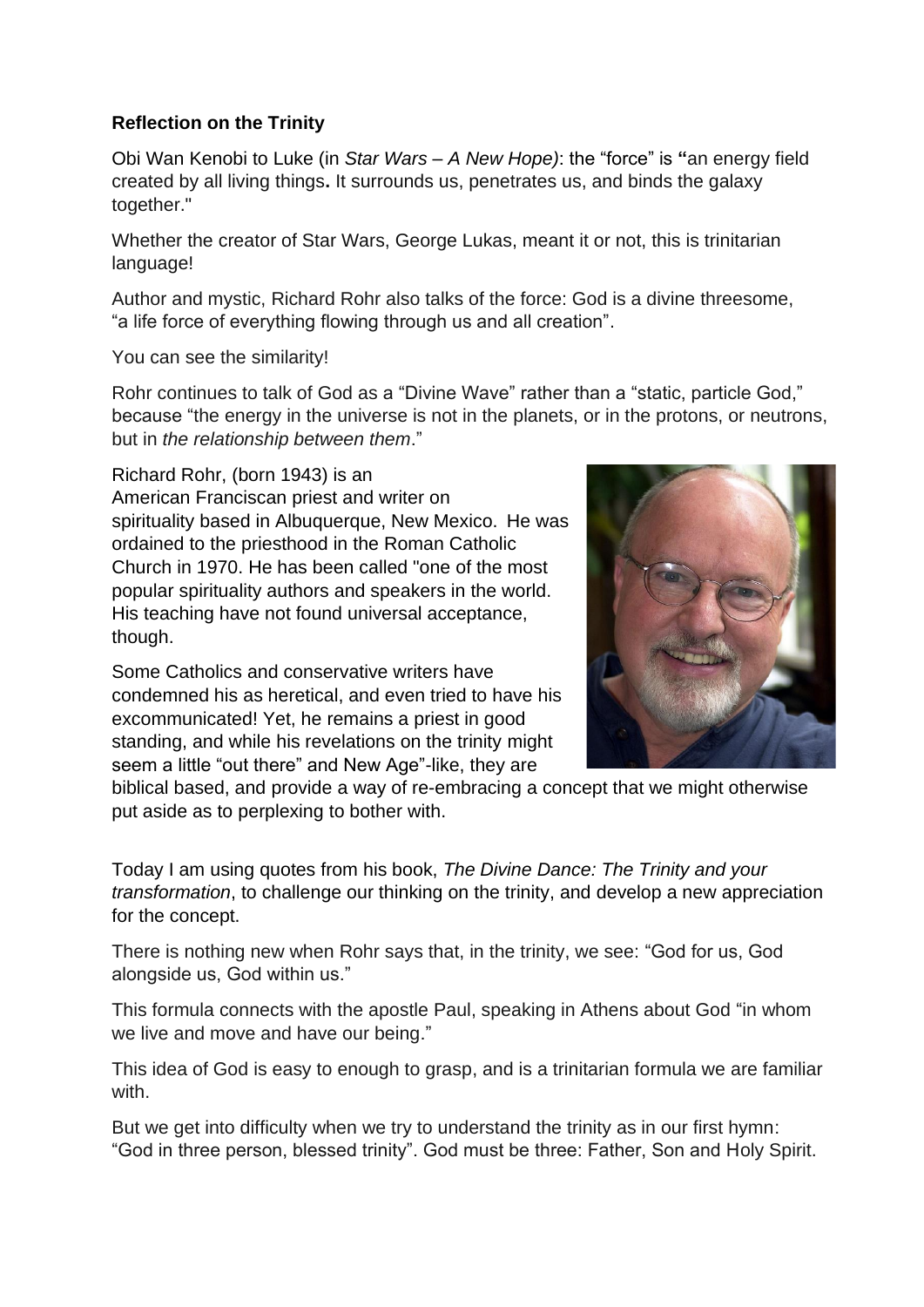

Is God three persons in one, or do we see three attributes/faces/personas to God? This traditional depiction holds the Creedal depiction of God as three persons.

Of this difficulty Rohr says, "Don't start with the One and try to make it into Three, but start with the Three and see that this is the deepest nature of the One. This starting point, along with the contemplative mind to understand it, was much more emphasized and developed in the Eastern church, which is frankly why it still sounds foreign to most of the Western churches."

He goes on to say, "Of the word, Trinity: It wasn't until the third century that Tertullian (150–240), sometimes called "the founder of Western Christian theology," first coined this word Trinity from the Latin trinitas, meaning "triad," or trinus, meaning "threefold." Again, the word itself is not found in the Bible; it took history a while to find a proper word for this always-elusive [concept].

This is because the idea one in three, and three in one, is a mathematical conundrum: it is a puzzle that leaves more questions than it answers.

Rohr says, "Circling around" is all we can do. Our speaking of God is a search for similes, analogies, and metaphors. All theological language is an approximation, offered tentatively in holy awe. That's the best human language can achieve. We can say, "It's like—it's similar to…," but we can never say, "It is…" because we are in the realm of beyond, of transcendence, of mystery. And we must—absolutely must maintain a fundamental humility before the Great Mystery.

If we do not, religion always worships itself and its formulations and never God."

There are other attempts that may be more helpful when we think about the trinity as relationship, suh as the triquetra, shown here in two forms.



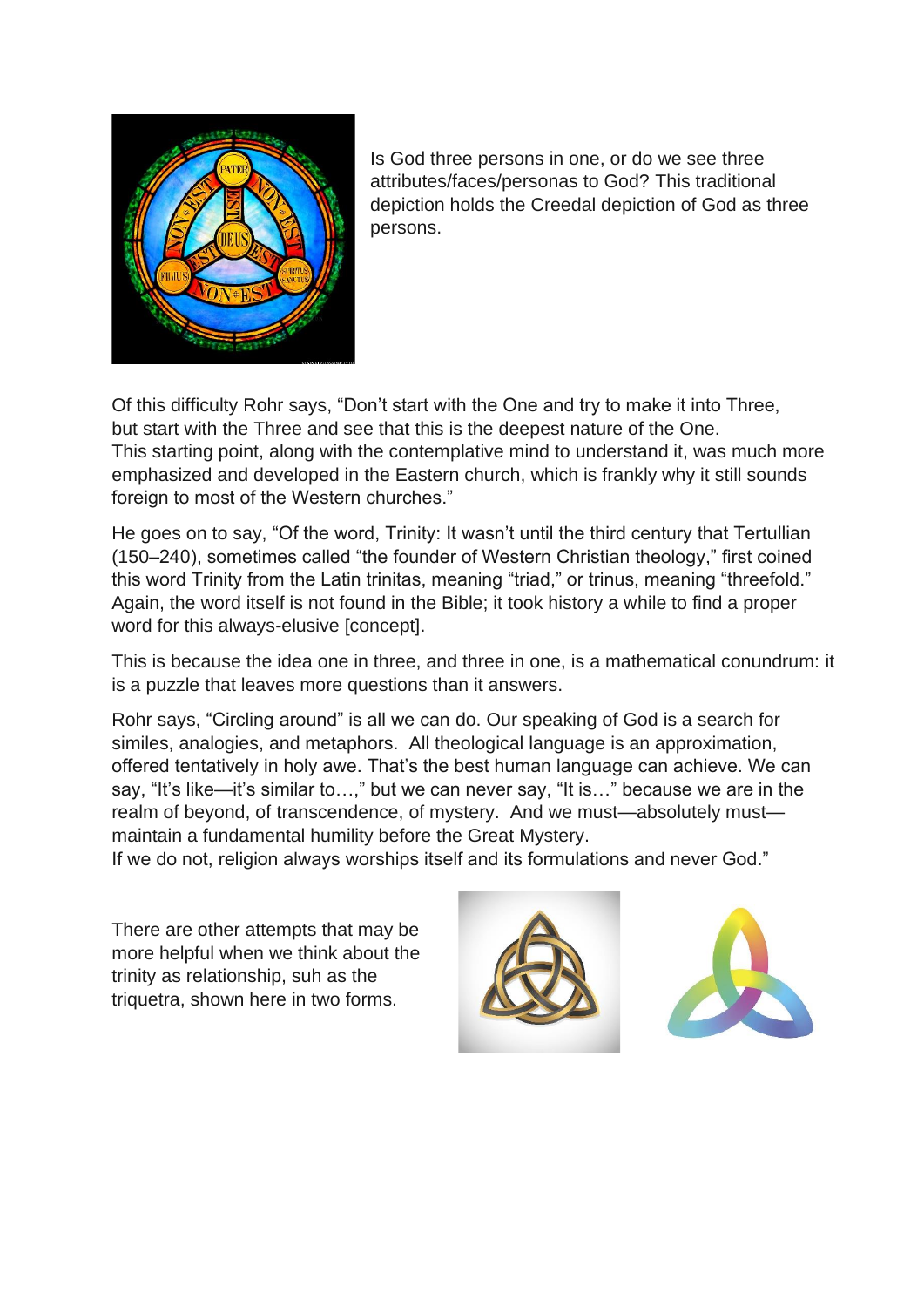Rohr's prefered image is the the one used on the cover of his book. It is the icon of the Trinity by Andrei Rublev.

He says about it, "When we take the depiction of God in Rublev's *The Trinity* seriously, we have to say, "In the beginning was the Relationship."

This icon yields more fruits the more you gaze on it. Every part of it was obviously meditated on with great care: the gaze between the Three; the deep respect between them as they all share from a common bowl.

And note the hand of the Spirit pointing toward the open and fourth place at the table! Is the Holy Spirit inviting, offering, and clearing space? If so, for what?"



The answer is—us!

We are invited into that fourth place. And not just us, but all creation is there at the table, in relationship with God.

At the heart of Rohr's understanding of Trinity is this idea of *relationship*. The relationship is where the power is. This is true of the atomic forces in atoms, and its true of us as humans. So it is with God.

Look again at our lectionary reading from John's gospel today: *<sup>14</sup> He (the Holy Spirit) will take what is mine and declare it to you. <sup>15</sup> All that the Father has is mine. For this reason I said that he will take what is mine and declare it to you.*

This is the intertwined relationship of love at work, which is what God does because that is who God is.

Rohr says,

"God does not decide to love, and God's love can never be determined by the worthiness or unworthiness of the object. But God is Love itself. God cannot not love, because love is the nature of God's very being."

## And he adds,

"Love is not something you do; love is someone you are. It is your True Self. Love is where you came from and love is where you're going. It's not something you can buy. It's not something you can attain. It is the presence of the triune God within you."

Rohr says there are three reasons why trinity needs to be revived today, instead of being discarded as western churches are effectively doing.

First—The humility of transcendence

Trinity offers us a deeper understanding of our inner experience of transcendence.